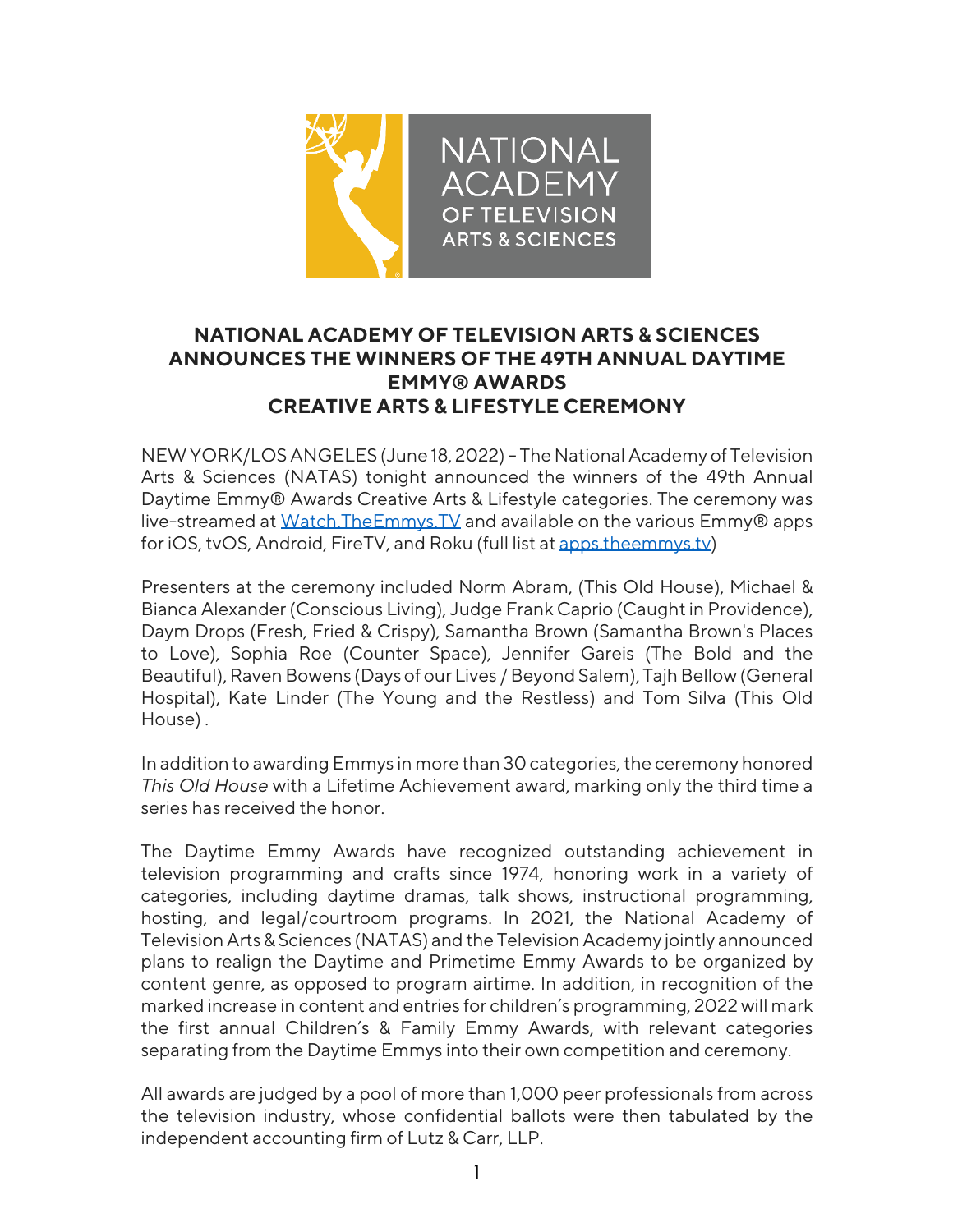### **About NATAS**

The National Academy of Television Arts & Sciences (NATAS) is a service organization dedicated to the advancement of the arts and sciences of television and the promotion of creative leadership for artistic, educational, and technical achievements within the television industry. It recognizes excellence in television with the coveted Emmy Awards for News & Documentary, Sports, Daytime, and Children's & Family programming, as well as achievements in television Technology & Engineering.

NATAS membership consists of more than 18,000 broadcast and media professionals represented in 19 regional chapters across the country. Beyond awards, NATAS has extensive educational programs including regional student television and its Student Award for Excellence and the National Student Production Awards for outstanding journalistic work by high school students, as well as scholarships, publications, and major activities for both industry professionals and the viewing public.

### **CONTACTS**

Paul Pillitteri, NATAS ppillitteri@emmyonline.tv

B. Harlan Boll, NATAS PR harlan@bhbpr.com

SMITHHOUSE for NATAS NATAS@smithhousestrategy.com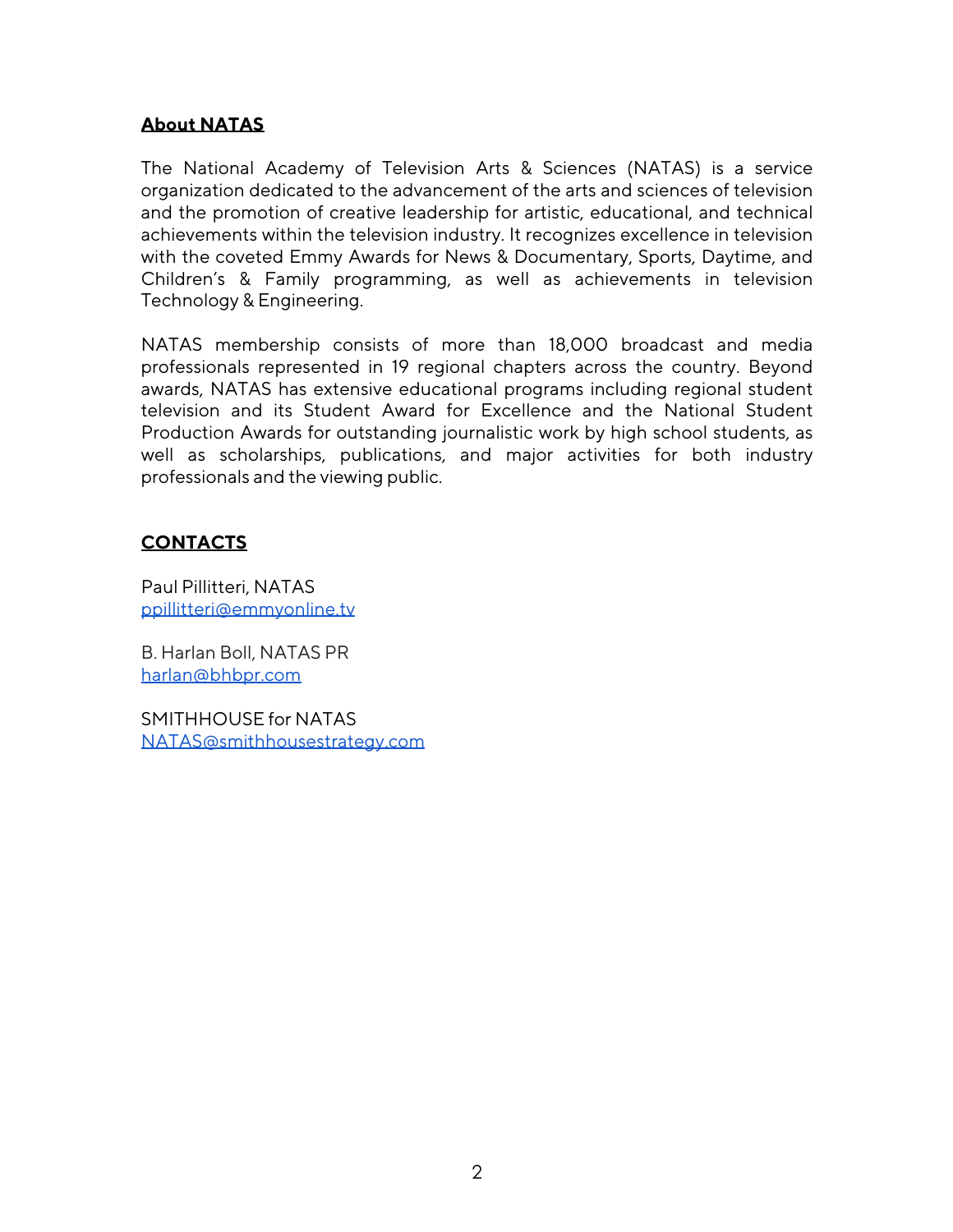# **The 49th Annual Daytime Emmy® Award Winners**

## **Multiple Winners by Network**

| <b>Network</b> | <b>Total</b> |
|----------------|--------------|
|                | 10           |
|                |              |
|                |              |
|                |              |

## **Multiple Winners by Program**

| Program                    | <b>Total</b>  |
|----------------------------|---------------|
| The Kelly Clarkson Show    | 5             |
|                            | 3             |
| Shelter Me: Soul Awakened  | 2             |
| The Drew Barrymore Show    | 2             |
| The Young and the Restless | 2             |
| You vs. Wild: Out Cold     | $\mathcal{P}$ |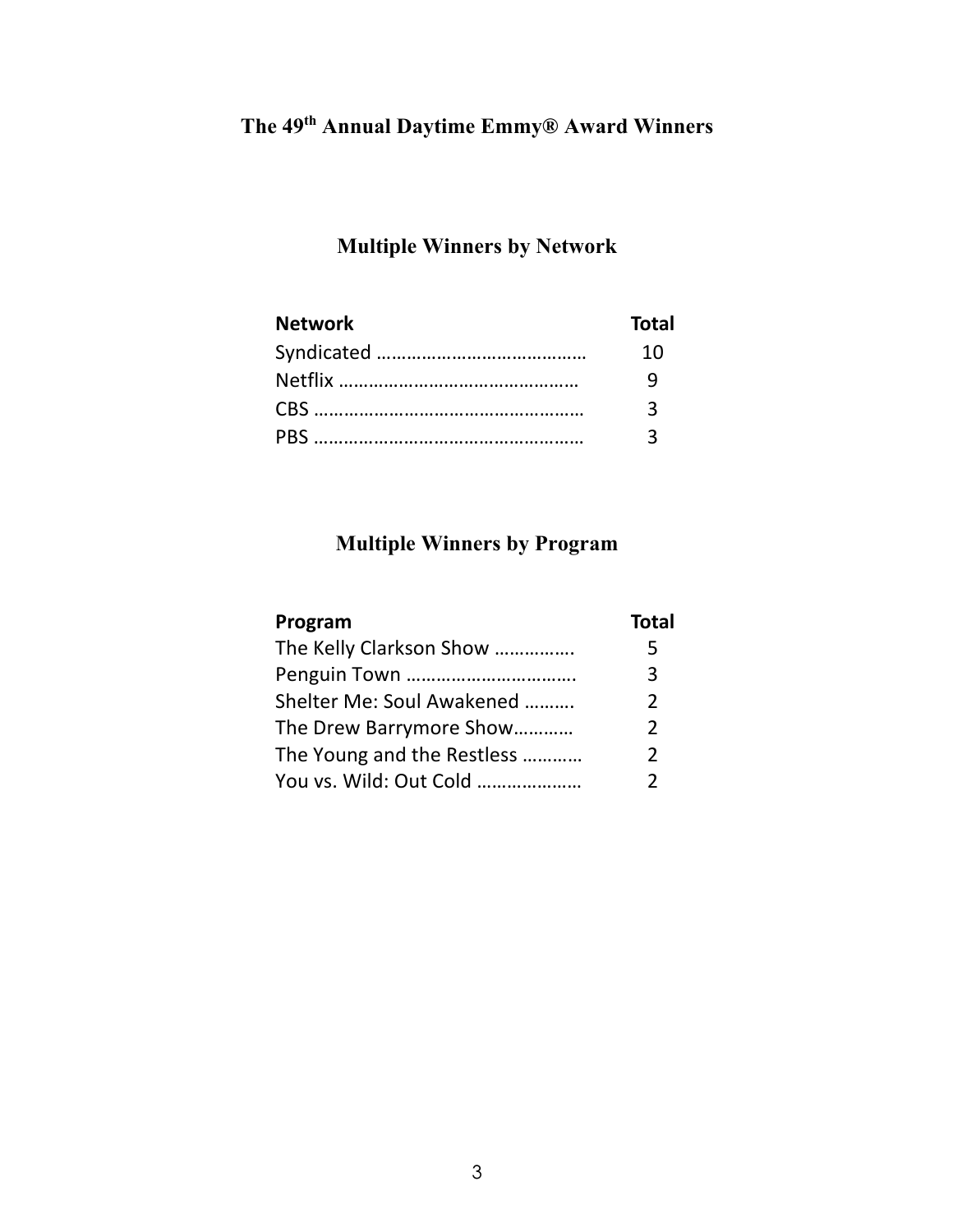#### **INDEX OF CATEGORIES Page #**

| <b>Outstanding Culinary Series</b>                                           | 5  |
|------------------------------------------------------------------------------|----|
| <b>Outstanding Legal/Courtroom Program</b>                                   | 5  |
| <b>Outstanding Lifestyle Program</b>                                         | 6  |
| Outstanding Travel, Adventure and Nature Program                             | 6  |
| Outstanding Instructional and How-To Program                                 | 6  |
| <b>Outstanding Arts and Popular Culture Program</b>                          | 7  |
| <b>Outstanding Daytime Special</b>                                           | 7  |
| <b>Outstanding Short Form Daytime Program</b>                                | 7  |
| Outstanding Interactive Media for a Daytime Program                          | 8  |
| <b>Outstanding Daytime Promotional Announcement</b>                          | 8  |
| Outstanding Guest Performance in a Drama Series                              | 9  |
| <b>Outstanding Culinary Host</b>                                             | 9  |
| <b>Outstanding Daytime Program Host</b>                                      | 9  |
| Outstanding Writing Team for a Daytime Non-Fiction Series                    | 9  |
| Outstanding Directing Team for a Single Camera Daytime Non-Fiction Program   | 10 |
| Outstanding Directing Team for a Multiple Camera Daytime Non-Fiction Program | 10 |
| <b>Outstanding Music Direction and Composition</b>                           | 10 |
| <b>Outstanding Original Song</b>                                             | 10 |
| <b>Outstanding Lighting Direction</b>                                        | 11 |
| Outstanding Technical Team, Camera Work, Video                               | 11 |
| <b>Outstanding Cinematography</b>                                            | 11 |
| <b>Outstanding Single Camera Editing</b>                                     | 11 |
| <b>Outstanding Multiple Camera Editing</b>                                   | 12 |
| Outstanding Live Sound Mixing and Sound Editing                              | 12 |
| <b>Outstanding Sound Mixing and Sound Editing</b>                            | 12 |
| <b>Outstanding Main Title and Graphic Design</b>                             | 13 |
| <b>Outstanding Casting</b>                                                   | 13 |
| Outstanding Art Direction/Set Decoration/Scenic Design                       | 13 |
| <b>Outstanding Costume Design/Styling</b>                                    | 14 |
| <b>Outstanding Hairstyling</b>                                               | 14 |
| <b>Outstanding Makeup</b>                                                    | 14 |
| Outstanding Special Effects Costumes, Makeup and Hairstyling                 | 15 |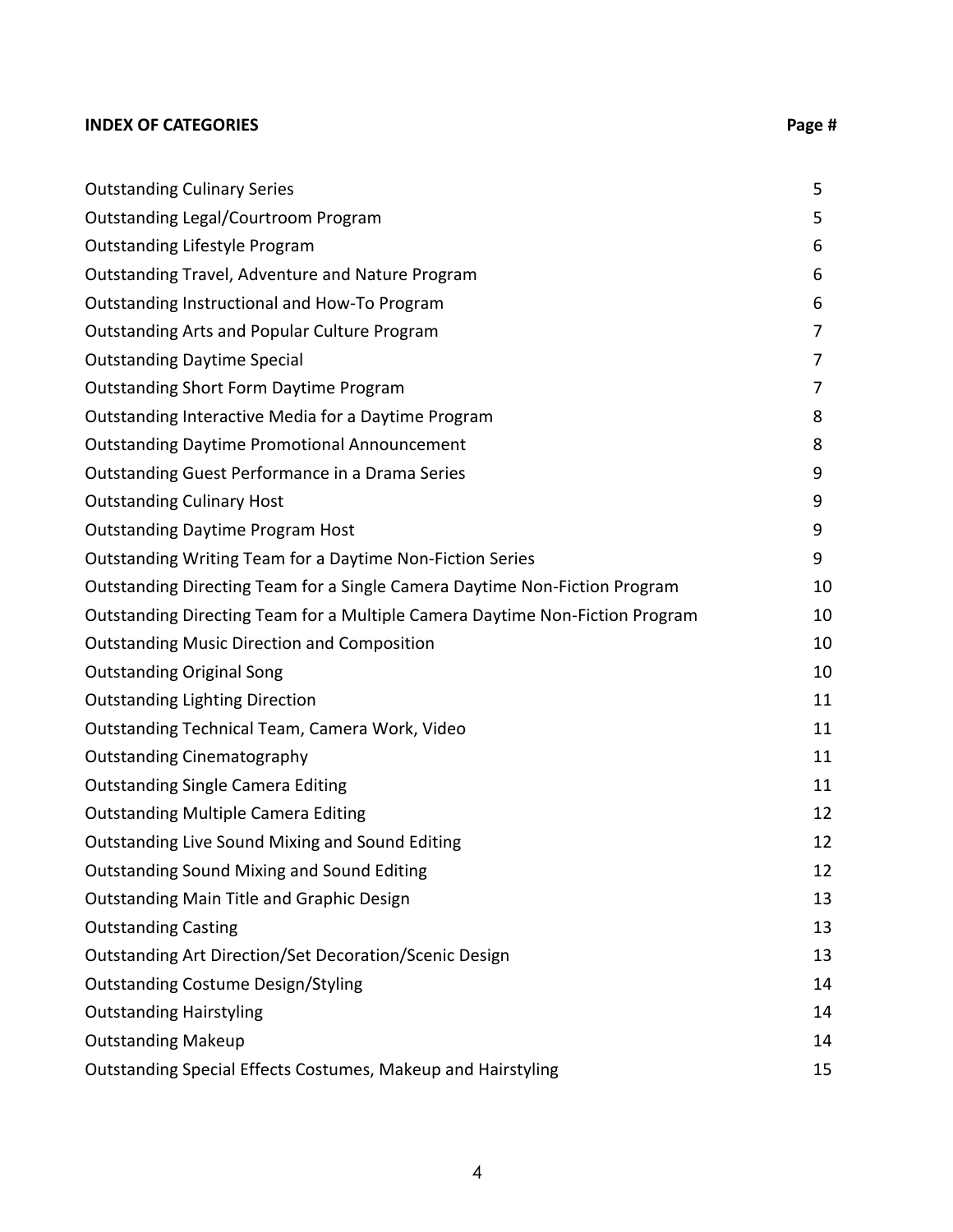# **OUTSTANDING CULINARY SERIES**

## **Barefoot Contessa: Modern Comfort Food Food Network**

**Executive Producers** Rachel Purnell, Olivia Ball **Producer** Lindsey Frew **Line Producer** Carl Green

## **OUTSTANDING LEGAL/COURTROOM PROGRAM**

**Judy Justice Amazon Freevee** *(formerly IMDbTV)*

**Executive Producers** Randy Douthit, Scott Koondel **Co-Executive Producer** Amy Freisleben **Supervising Producer** Victoria Jenest **Senior Producer** Cybil Jordan-Malachi **Coordinating Producer** Jeff Kueppers **Segment Producers** Luci Kwak Bradley, Kristin Anderson, Jave Galt-Miller, Erica Goings, Jazmine Hooks, Melanie Manooki, Matt Pomfret, Alan Stein, **Line Producer** Diane Ramirez **Host** Judge Judy Sheindlin **Co-Host** Sarah Rose, Whitney Kumar, Kevin Rasco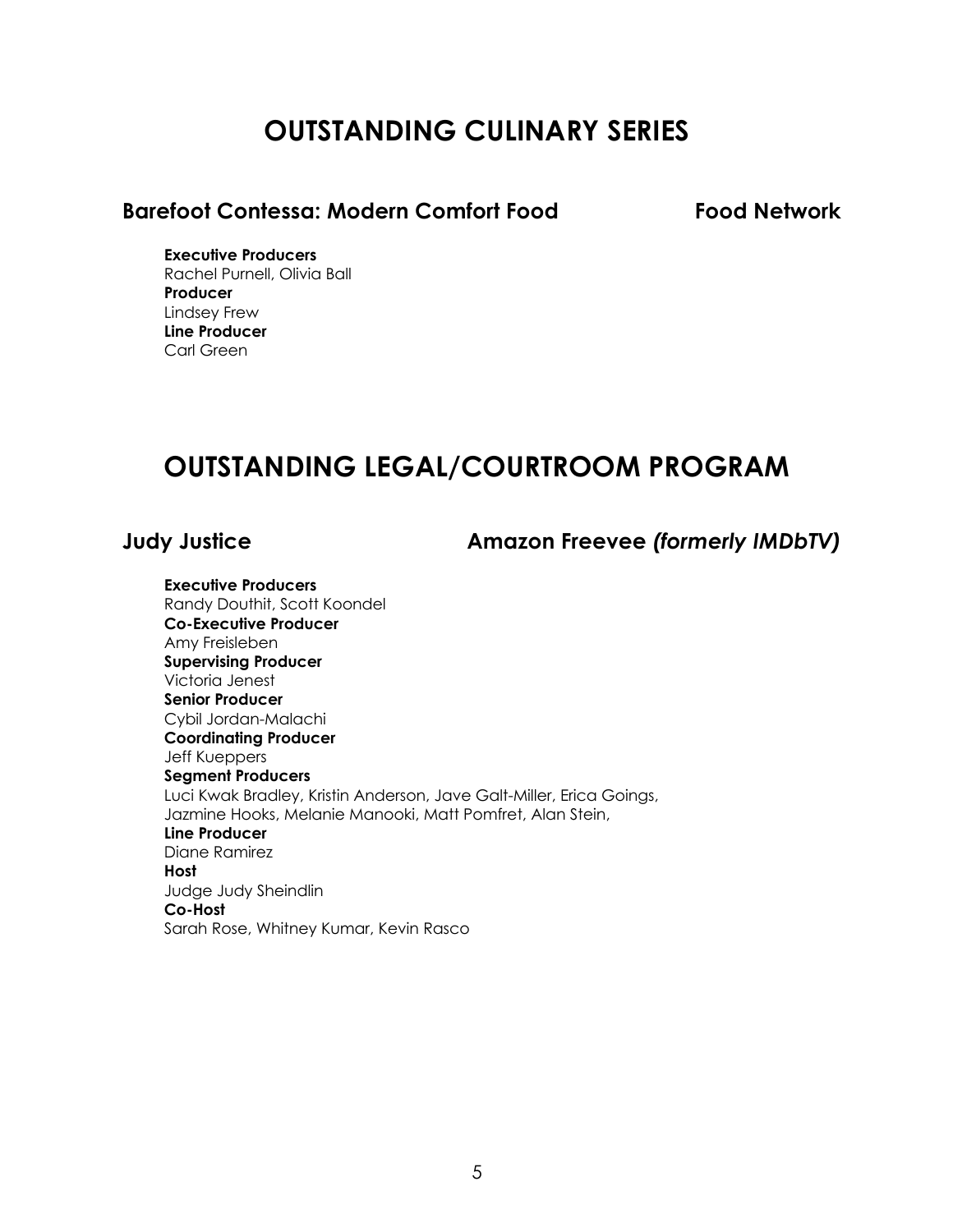# **OUTSTANDING LIFESTYLE PROGRAM**

### **Sparking Joy with Marie Kondo Netflix**

**Executive Producers** Jane Lipsitz, Dan Cutforth, Dan Volpe, Nan Strait, Marie Kondo, Takumi Kawahara, Rachelle Mendez, Grace Lee-Toumanidis **Co-Executive Producers** Pyongson 'Sunny' Yim, Ian Samplin, Mallory Norton, Lauren Baduini **Consulting Producers** Caitlin Roberts, Zack Cordova **Supervising Producer** David Brown **Senior Producer** Moka Umehara **Segment Producers** Madison Blakey, Nilly Serpin

# **OUTSTANDING TRAVEL, ADVENTURE AND NATURE PROGRAM**

## **Penguin Town Netflix**

## **Executive Producers**

Brian Armstrong, Shannon Malone-deBenedictis, Patton Oswalt, Belinda Cherrington **Supervising Producers** Andy Mitchell, Jerry Decker **Coordinating Producer** Cayley Christos **Line Producer** Nikki Rouiller

## **OUTSTANDING INSTRUCTIONAL AND HOW-TO PROGRAM**

**Home Work Magnolia Network**

**Executive Producers** Candis Meredith, Andy Meredith **Supervising Producers** Brant Hansen, Kirk Jorgensen, Kristell DeVries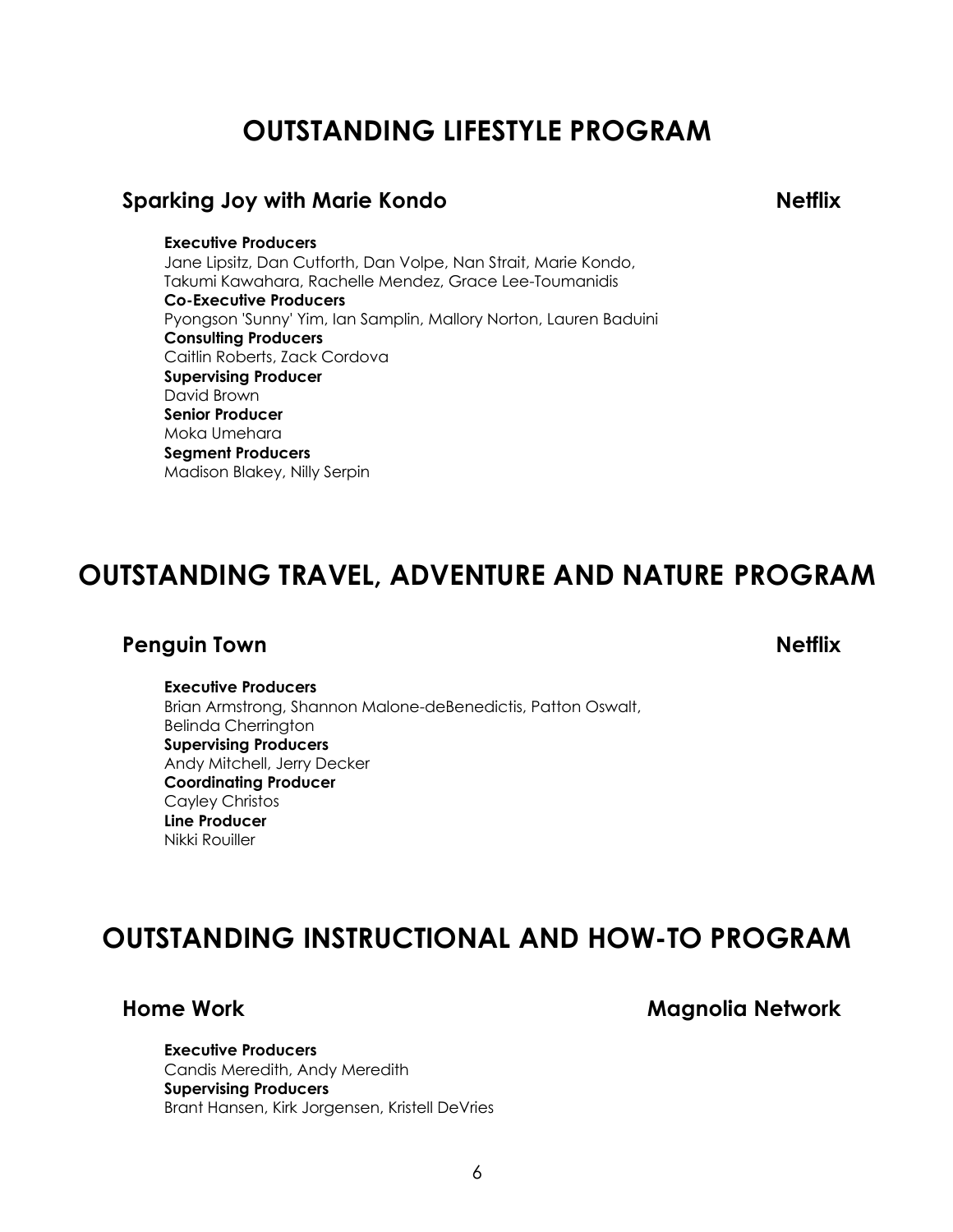# **OUTSTANDING ARTS AND POPULAR CULTURE PROGRAM**

#### **First Film Netflix**

**Executive Producer/Director** Rachel Samuels **Line Producer** Josh Oreck

## **OUTSTANDING DAYTIME SPECIAL**

## **Shelter Me: Soul Awakened PBS**

**Executive Producers** Patti Scialfa Springsteen, Steven Latham **Host** John Legend

## **OUTSTANDING SHORT FORM DAYTIME PROGRAM**

### **Cornerstones: Founding Voices of the Black Church PBS**

#### **Executive Producers**

Dyllan McGee, Henry Louis Gates, Jr., John Legend, Kelly Deckert, Justin Rhodes **Directors** Mark Hill, Clint Baker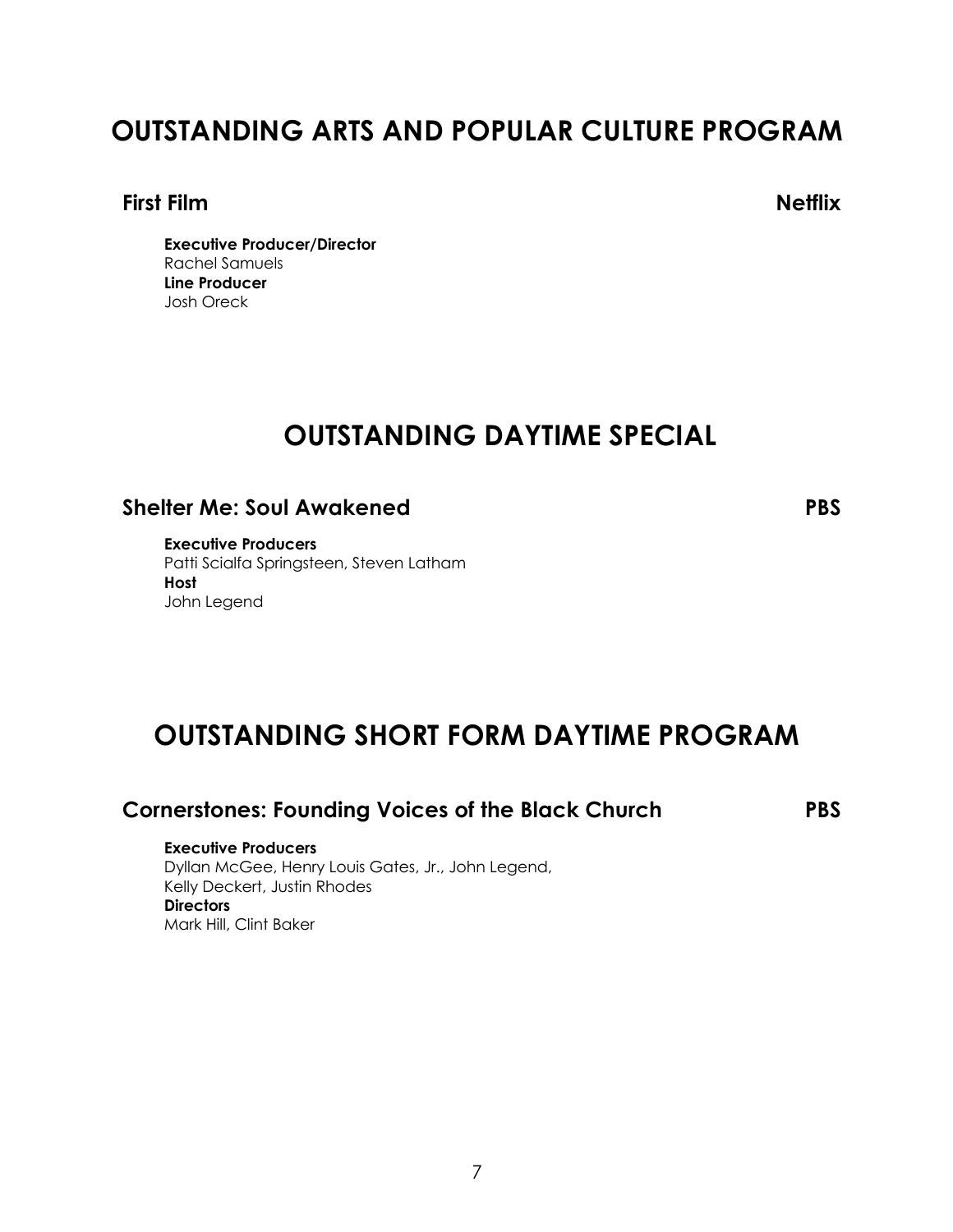# **OUTSTANDING INTERACTIVE MEDIA FOR A DAYTIME PROGRAM**

#### **You vs. Wild: Out Cold Netflix**

#### **Executive Producers**

Bear Grylls, Delbert Shoopman, Rob Buchta, Chris Grant, Drew Buckley, Liz Schulze, Ben Silverman, Howard T. Owens **Co-Executive Producers** Ben Simms, Mark Stelljes **Supervising Producers** Robert Vanover, Stanislaw Groeneweg **Producers** Josh Rubin, Brad Kane, Sam Maggs **Director** Ben Simms

## **OUTSTANDING DAYTIME PROMOTIONAL ANNOUNCEMENT**

## **Entertainment Tonight SYNDICATED**

 *"Treat Yourself"*

**Executive Producer** Erin Johnson **Co-Executive Producers** Whitney Wallace, Leslie Kawaguchi **Coordinating Producers** Ben Wallace, Michael De Lazzer **Chief Creative Officers** Garen Van De Beek, Lori Shefa **EVP, Brand Marketing** Mary Beth McAdaragh **VP, Brand Marketing** Michael Charach **Director, Brand Marketing** Michelle Dinh Wroblewski **Supervising Producer** Warren Farnes **Director** Ric Serena **Art Director** Tom Lisowski **Director of Photography** Simon Thirlaway **Production Manager** Scott Barton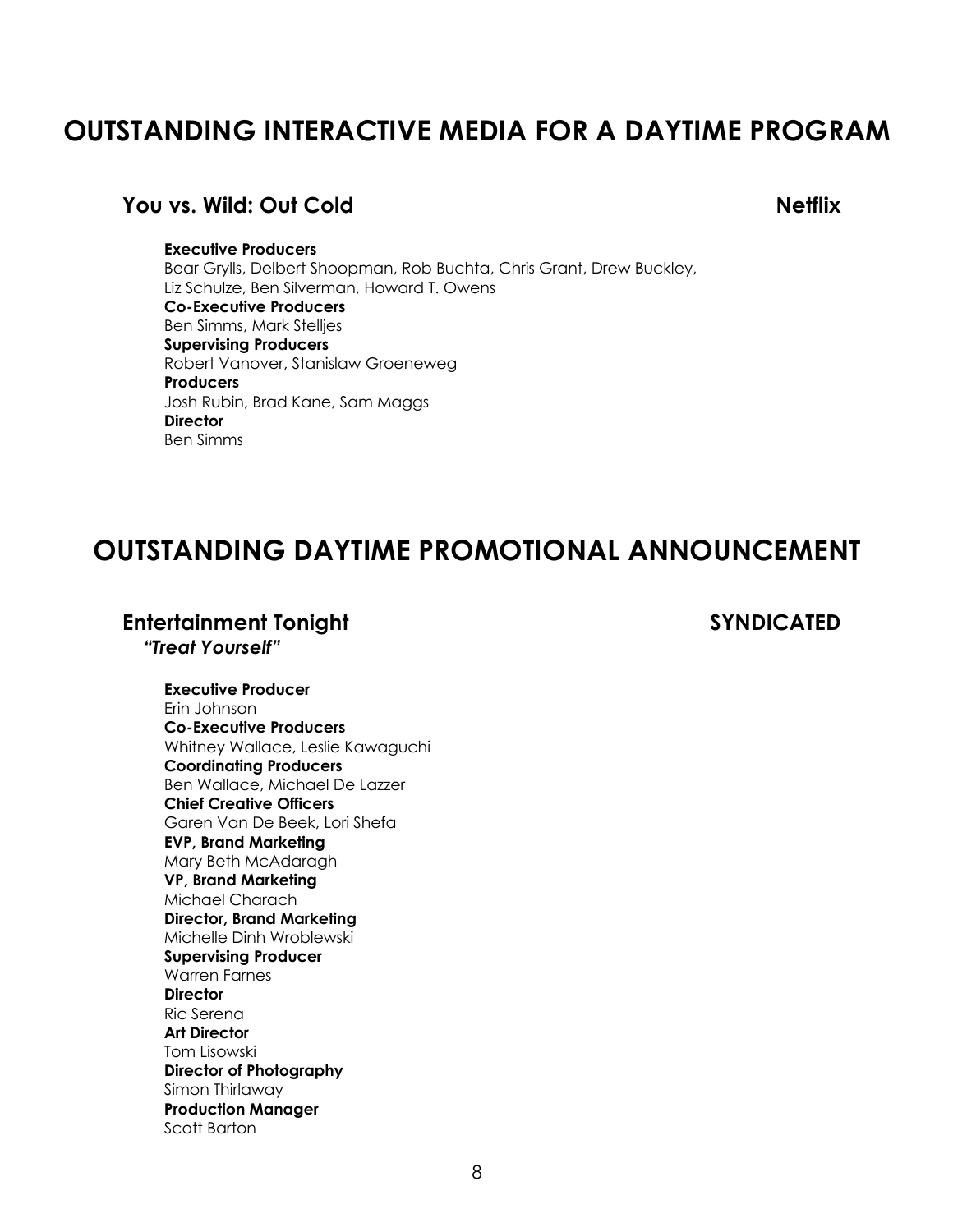# **OUTSTANDING GUEST PERFORMANCE IN A DRAMA SERIES**

**Ted King as Jack Finnegan**

*The Bold and the Beautiful* **CBS**

## **OUTSTANDING CULINARY HOST**

**Frankie Celenza** *Struggle Meals* **Tastemade**

# **OUTSTANDING DAYTIME PROGRAM HOST**

## **Bear Grylls**

*You vs. Wild: Out Cold* **Netflix**

# **OUTSTANDING WRITING TEAM FOR A DAYTIME NON-FICTION SERIES**

## **The Ellen DeGeneres Show SYNDICATED**

**Head Writers** Alison Balian, Gil Rief, Lauren Pomerantz **Writers** Troy Thomas, Jamie Brunton, Rick Mitchell, Michael Tiberi, Grace Anaclerio, Brian Kiley, Ellen DeGeneres, Bente Engelstoft, Shannon Joy Rodgers, Adam Yenser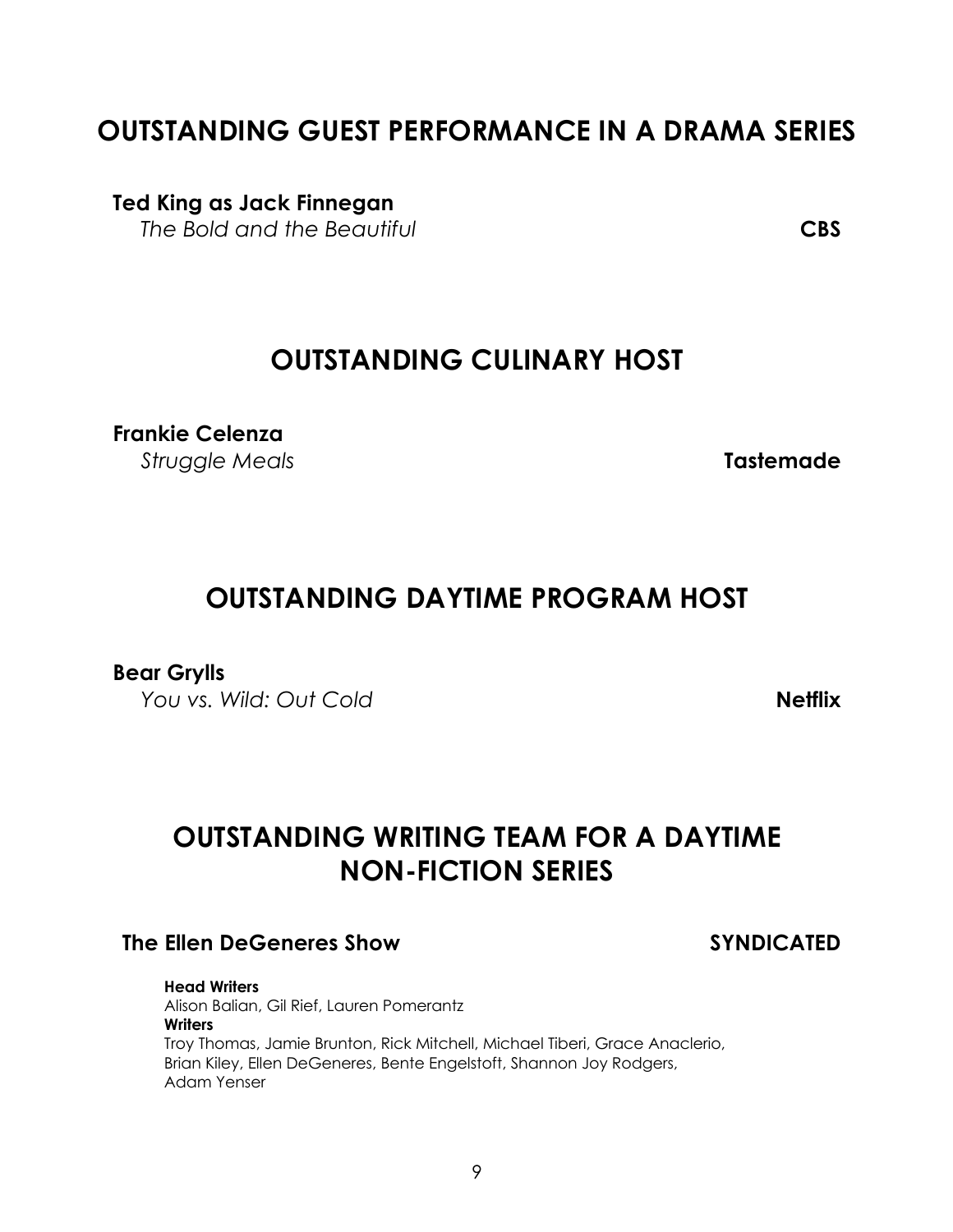# **OUTSTANDING DIRECTING TEAM FOR A SINGLE CAMERA DAYTIME NON-FICTION PROGRAM**

### **Shelter Me: Soul Awakened PBS**

**Directors** Steven Latham, Conrad Stanley

# **OUTSTANDING DIRECTING TEAM FOR A MULTIPLE CAMERA DAYTIME NON-FICTION PROGRAM**

**95th Annual Macy's Thanksgiving Day Parade NBC**

**Director** Ron de Moraes

## **OUTSTANDING MUSIC DIRECTION AND COMPOSITION**

**Cat People Netflix**

**Composer** Tyler Strickland

# **OUTSTANDING ORIGINAL SONG**

#### **The Young and the Restless CBS** *Grateful For It All*

**Composers** Gaye Tolan Hatfield, Brad Hatfield **Composer & Lyricist** Jeff Meegan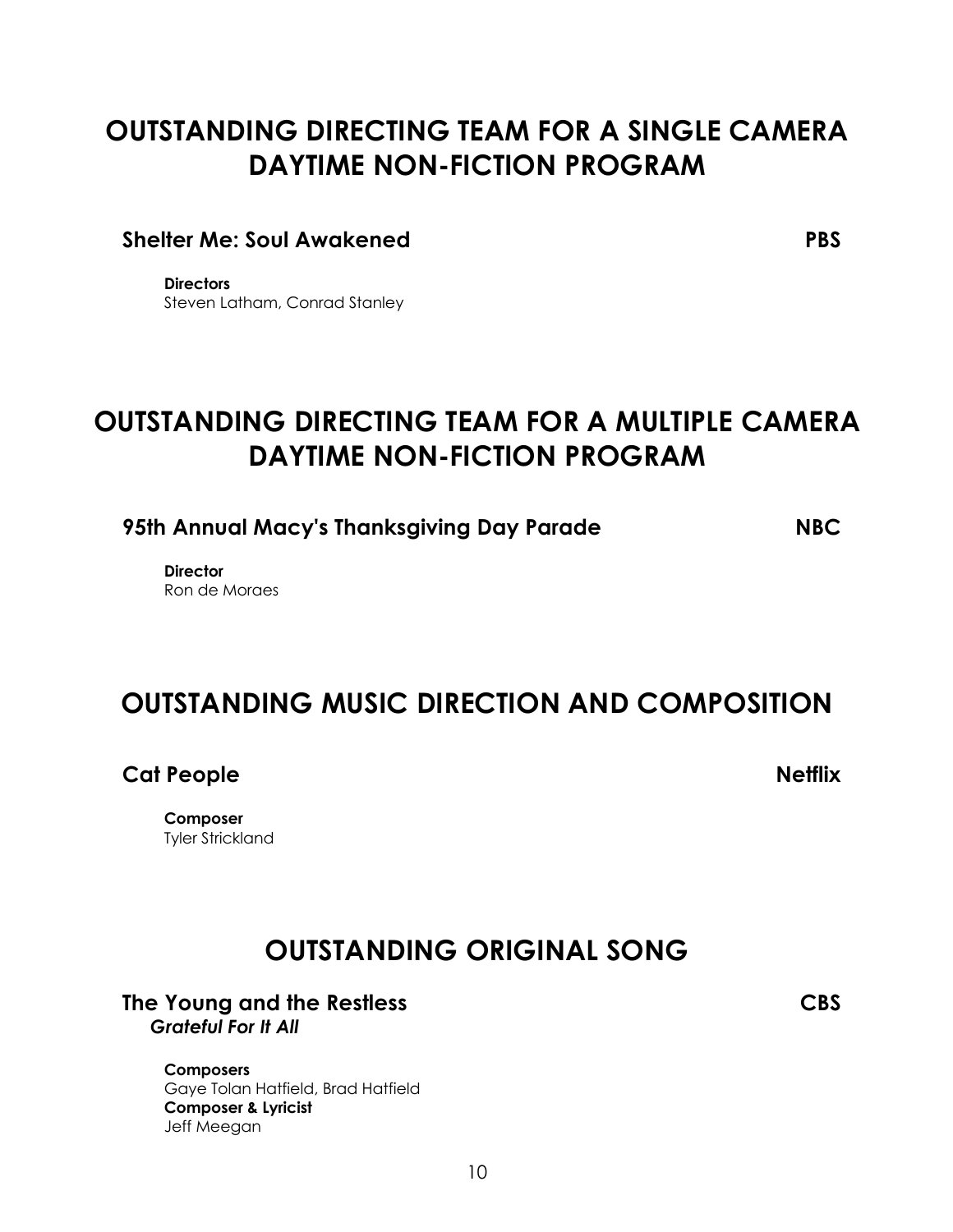# **OUTSTANDING LIGHTING DIRECTION**

### **The Kelly Clarkson Show SYNDICATED**

**Lighting Designer** Darren Langer

## **OUTSTANDING TECHNICAL TEAM, CAMERA WORK, VIDEO**

### **The Kelly Clarkson Show SYNDICATED**

**Technical Director** Tom Henson **Camera Operators** Dick Mort, Dean Andersen, Richard Pitpit, Eric Taylor, Drew Jansen, Ralph Bolton **Video Control** Wade Bobbit

## **OUTSTANDING CINEMATOGRAPHY**

### **Penguin Town Netflix**

**Directors of Photography** Alexander Sletten-Lead, Falk Eggert, Dale Hancock, Boris Von Schoenebeck, Russell Bergh, Greg Nelson

## **OUTSTANDING SINGLE CAMERA EDITING**

### **Power On: The Story of Xbox Youtube.com/**

**Editors**

Justin Fay, Eric Frith, Brian Giberson Heather Abell, Cy Christiansen, Chris King **The Roku Channel**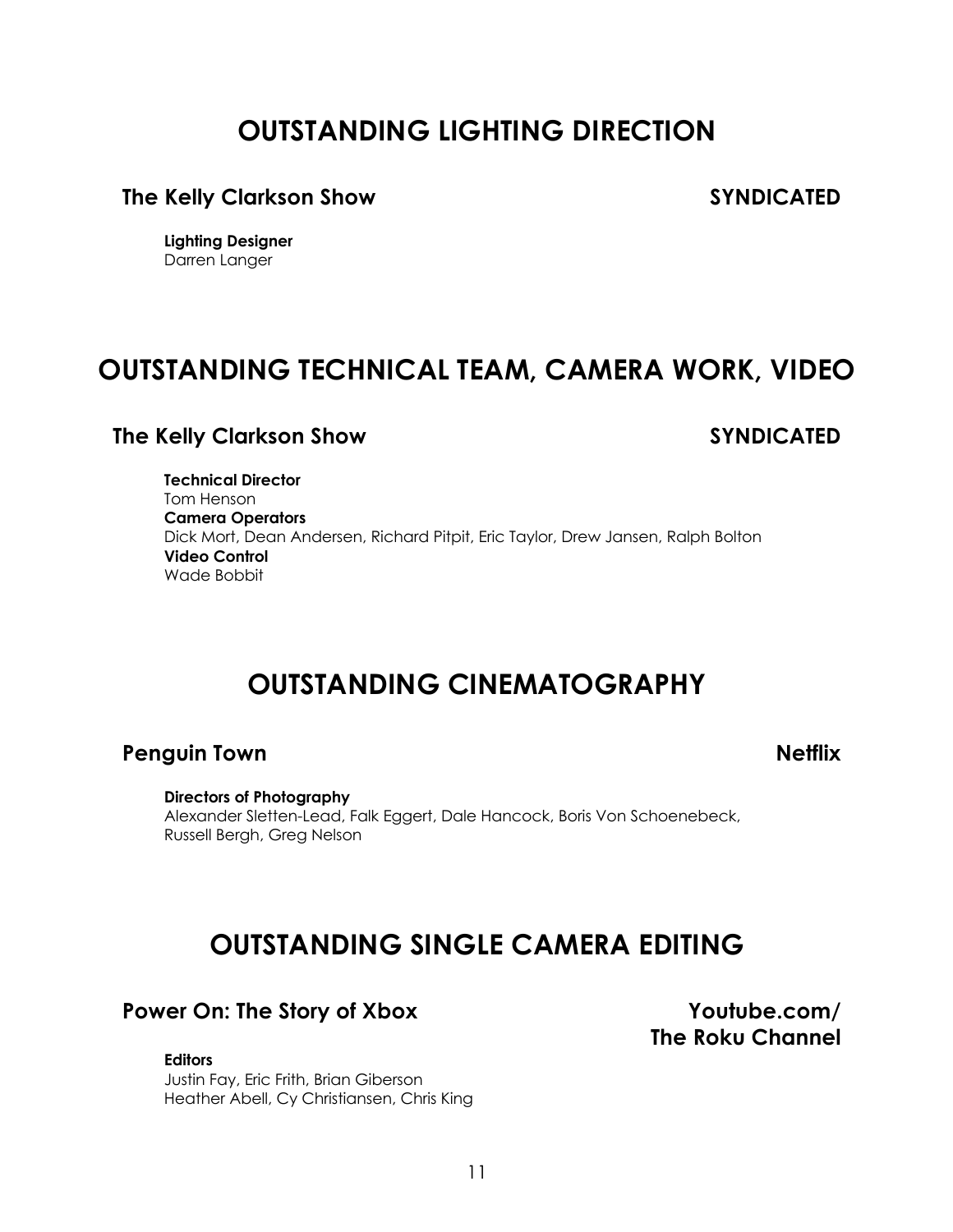# **OUTSTANDING MULTIPLE CAMERA EDITING**

## **The Kelly Clarkson Show SYNDICATED**

**Editors**

Justin Curran, Stas Lipovetskiy, Kliff Svatos, Sam Goldfein, Casey O'Brien

## **OUTSTANDING LIVE SOUND MIXING AND SOUND EDITING**

## **The Kelly Clarkson Show SYNDICATED**

**Production Mixers** James Slanger, Bob Lewis **Front of House Mixer** Eddie Marquez **Music Mixer** Robert Venable **Pre-Production Mixers** Danny Cruz, Jennifer Vannoy-Rounsaville, Jeff Hickman, Kevin Shannon

## **OUTSTANDING SOUND MIXING AND SOUND EDITING**

### **Penguin Town Netflix**

**Sound Designer** Mark Haskins **Re-Recording Mixers** Brian Cunneff, Chris Martin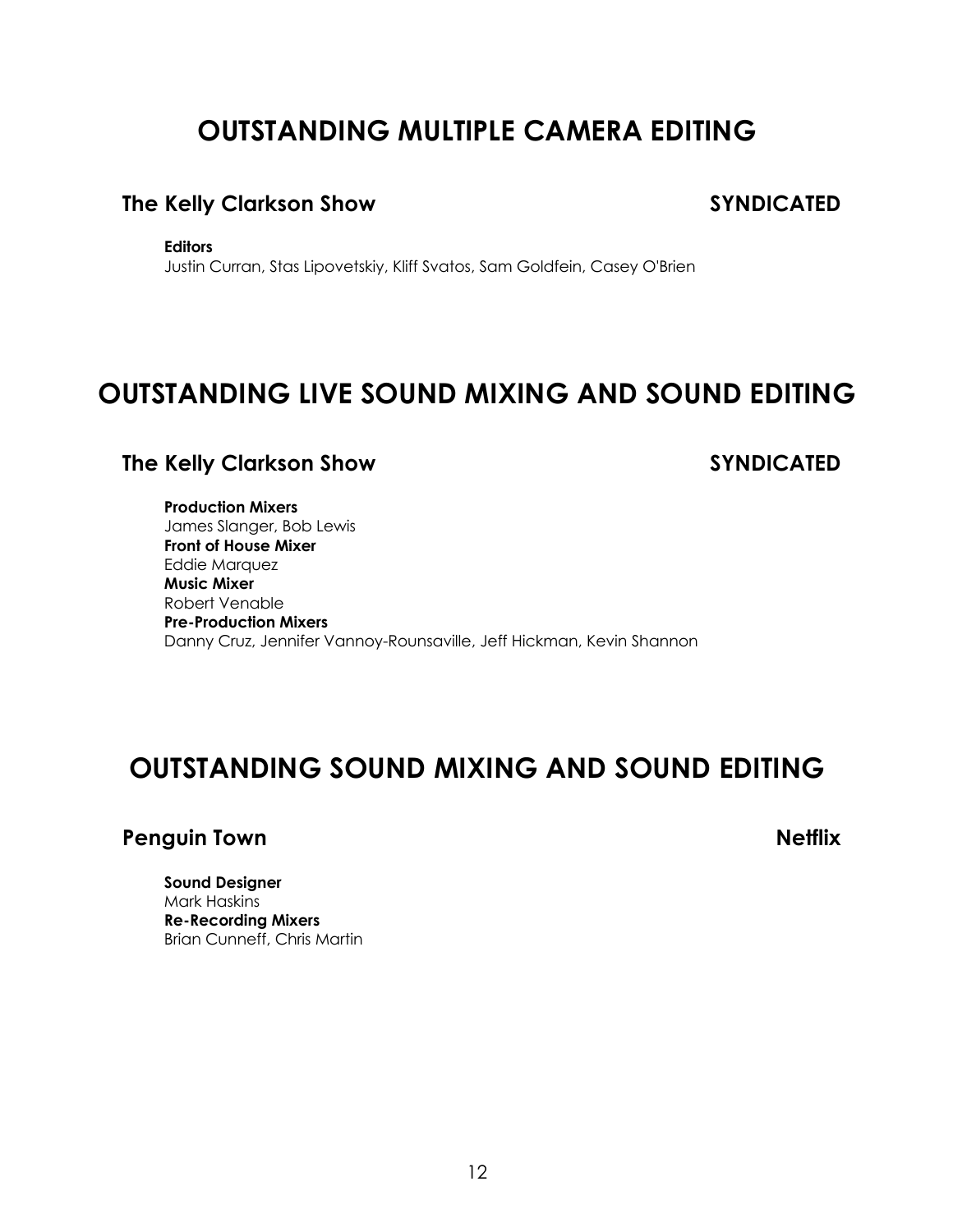# **OUTSTANDING MAIN TITLE AND GRAPHIC DESIGN**

## **Headspace: Guide to Meditation Netflix**

**Art Director** Drew Takashi **Animators** Ben Pearce, Carmen Perez, Jake Cook, Jack Holmes, Jim Cascarina, Jonathan Gallagher, Leon Nikoo, Nik Maund, Ryan Wintle, Simon Brooke, Tomas Koza, Tony Comley **Colorist** Chris Hall

## **OUTSTANDING CASTING**

### **The Young and the Restless CBS**

**Casting Director** Nancy Nayor **Casting Associate** Greg Salmon

# **OUTSTANDING ART DIRECTION/SET DECORATION/ SCENIC DESIGN**

### **The Kelly Clarkson Show SYNDICATED**

#### **Production Designers**

James Pearse Connelly, David Eckert **Creative Designer/Head Props** Kevin Grace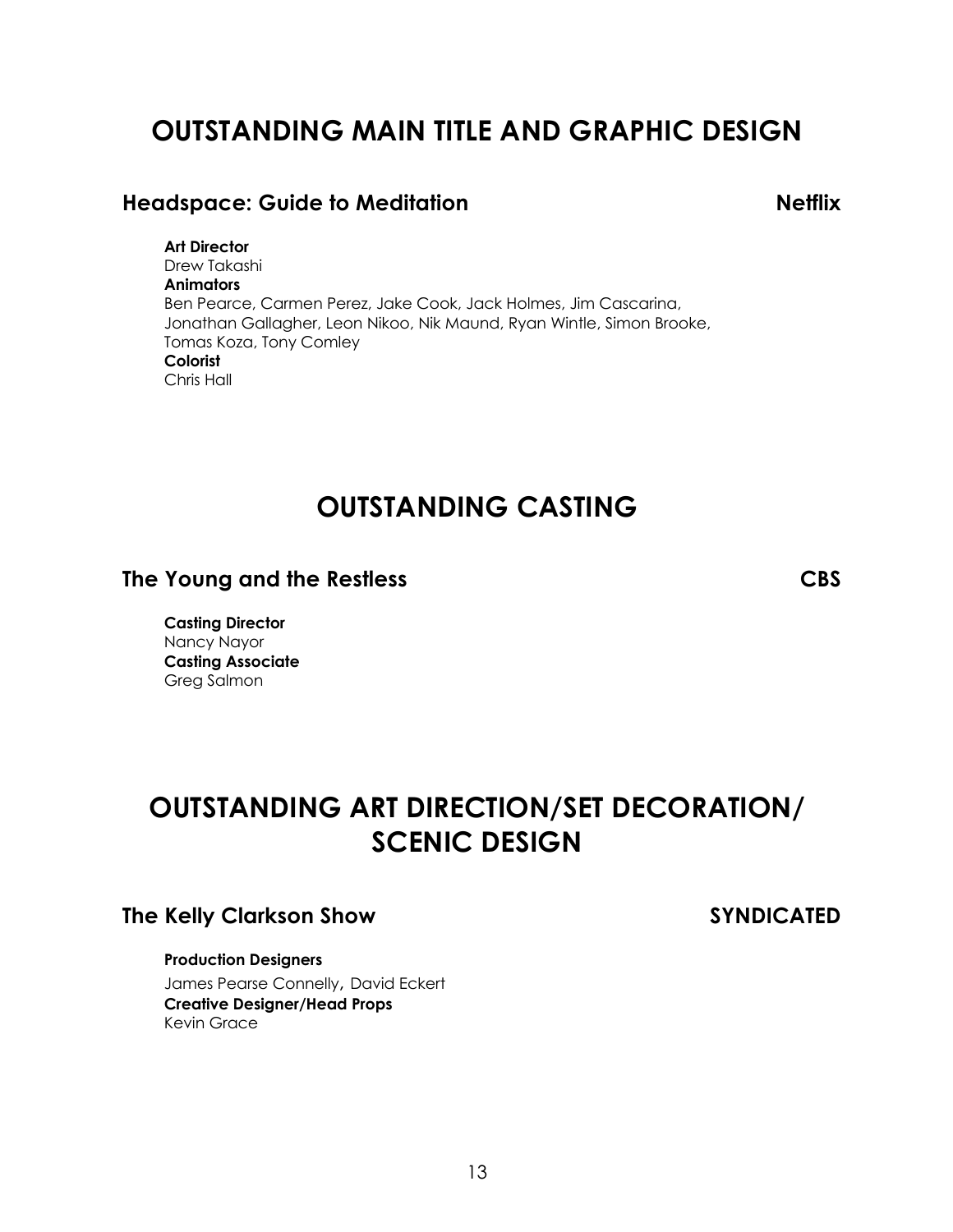# **OUTSTANDING COSTUME DESIGN/STYLING**

## **The Drew Barrymore Show SYNDICATED**

**Wardrobe Supervisor** Lee Harris

## **OUTSTANDING HAIRSTYLING**

## **Red Table Talk: The Estefans Facebook Watch**

**Hairstylists** Georgina Del Pino, William Isaac Mesa

## **OUTSTANDING MAKEUP**

**The Real SYNDICATED**

**Makeup Artists** Motoko Honjo Clayton, Julie Jules, Marie-Flore Beaubien, Arianna Jimenez